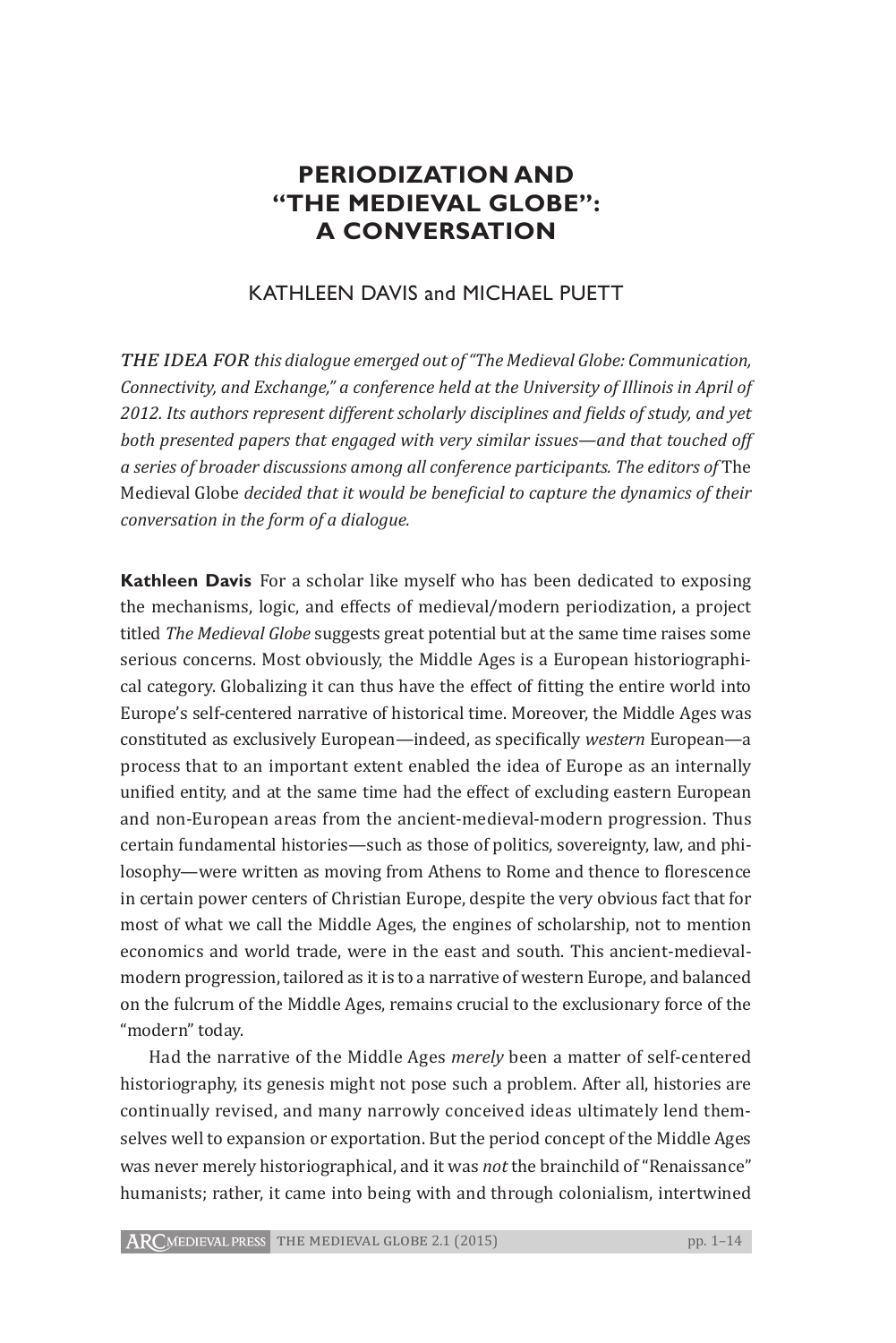#### **2** KATHLEEN DAVIS and MICHAEL PUETT

with nationalism, primarily in the eighteenth and nineteenth centuries. It is by now well understood that European colonizers attributed "medieval" characteristics to colonized and subjugated peoples and thus denied them coeval status that is, equal standing as human beings, whether in regard to law, trade, the capacity for self-rule, and so forth. Less well understood, and a point I consistently try to emphasize, is that the idea of a superstitious, religious, feudal, backward, irrational, static Middle Ages did not preexist the colonial subject upon which it became mapped. To the contrary, the temporalized characteristics attributed to the Middle Ages emerged from and advanced the process of identifying and ruling colonized subjects. At the same time, this process helped to underwrite European nationalist histories, as well as the entire edifice of Orientalism. The *becoming medieval* of the centuries apportioned to the Middle Ages, in other words, was a regulative process providing ideological support for practices with material, economic, political, and institutional effects—such as the extraction of wealth, environmental degradation, and destruction of social systems in conquered territories: effects that are fully intertwined with the conditions of globalization today.<sup>1</sup> The complex temporality of these effects cannot be accounted for within the concept of a linear unfolding of periodized historical time. Indeed, the identification of the Middle Ages as a global era preceding 1500 may have the unintended effect of not only masking crucial aspects of this history but also corroborating its narrative logic.

We are thus faced, it seems to me, with a double valence. On the one hand, we have the obvious concern that the category of "the medieval globe" organizes history according to a European rubric, leaving in place the problem of periodization and the suggestion of linear movement from medieval to modern—a temporal debacle that has long been a concern for many cultures and a central sticking point for postcolonial theory. Medievalists of course have long acknowledged this problem and have worked to ameliorate or complicate its temporal implications. Nonetheless, retaining the temporal frame of the medieval, and reconfiguring it as a global category of time, runs the risk of reconfirming the terms of the colonial, Orientalist history through which it emerged, of homogenizing the plural temporalities of global cultures, and of effacing the material effects of the *becoming* of the Middle Ages and its relationship to conditions of globalization.

On the other hand, we can certainly say that the idea of a "medieval globe" pushes against many of the major claims of colonial and nationalist history, correcting the record, making all cultures coeval, and insisting upon broad, non-Eurocentric study of the time called the Middle Ages. Medievalists have begun

**<sup>1</sup>** For further discussion, see Davis, "Theory in Time."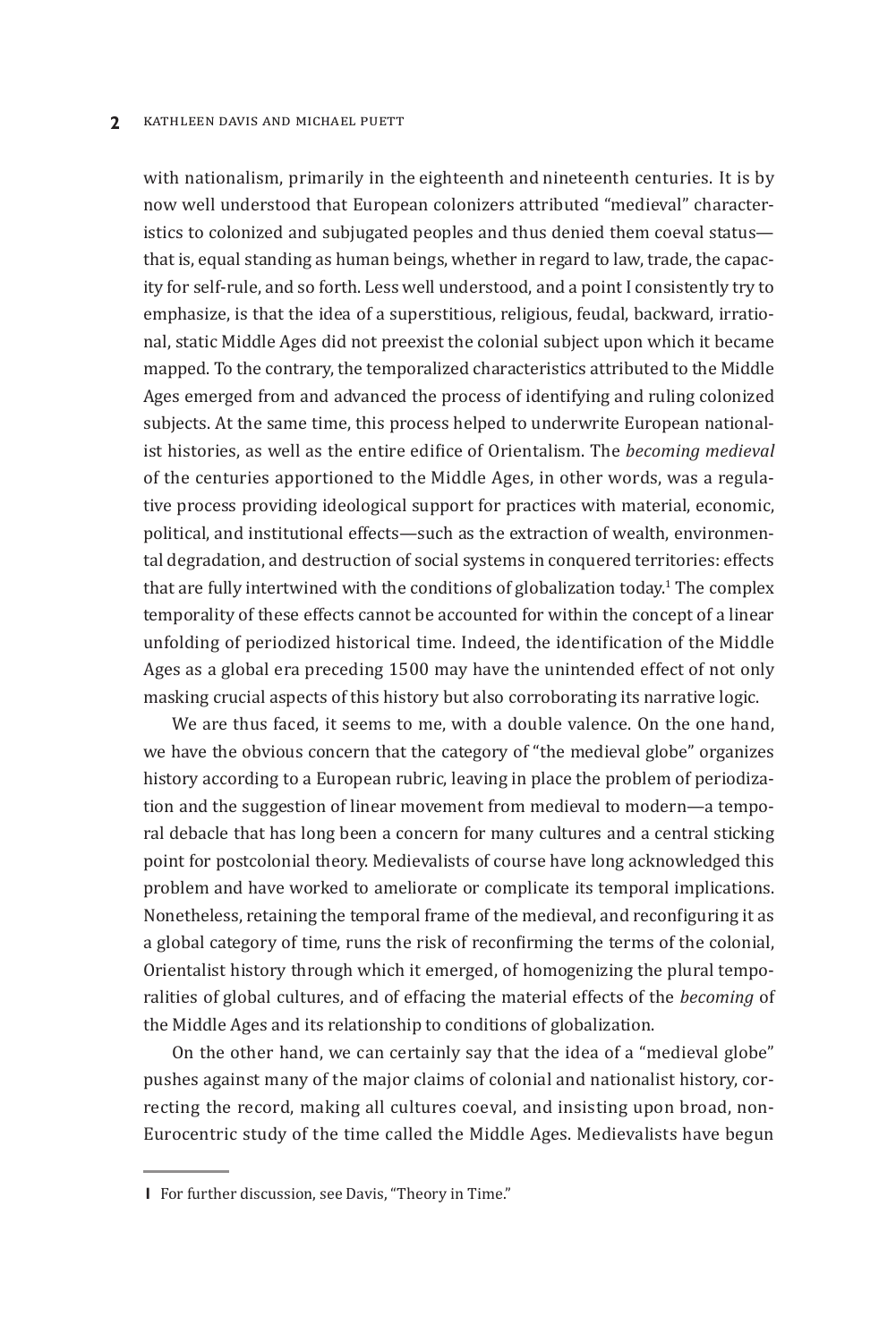to investigate fine details of this history and have been putting in place the scholarship necessary for showing that the time we call the Middle Ages was global all along—not in the sense of the European imperial narrative, but in the sense of cultural connections, interdependencies, and exchange, as well as complex power relations. This new journal fosters just such a history: "*The Medieval Globe* advances a new theory and praxis of medieval studies by bringing into view phenomena that have been rendered practically or conceptually invisible by anachronistic boundaries, categories, and expectations." Such a history tends to undo the foundational narratives of European nations as well as gives space to hitherto slighted histories, and—even though it works on a periodized basis—it may even disrupt some of the premises of medieval/modern periodization. I have argued that this periodization is fundamental to dominant modes of sovereignty, and if that is correct, then "the medieval globe" might begin to imagine ways to unravel such sovereignty. If these historical stakes are explicitly addressed, it might also help to undermine the hegemony of the "modern," which—despite decades of postcolonial critique—remains a sticking point for revisionary historical analysis.

Ironically, however, such an unraveling is a principal desideratum of global capital. In this regard I often think of Saskia Sassen's point: that to be successful, globalization must engage the institutional architecture of the national state, compared to which global-level institutions and processes are relatively underdeveloped. Much of what we call globalization, she suggests, takes place within a national framework and "consists of an enormous variety of micro-processes that begin to de-nationalize what had been constructed as national—whether politics, capital, political subjectivities, urban spaces, temporal frames, or any other of a variety of dynamics and domains."<sup>2</sup> According to this scenario, globalization *needs* the de-nationalizing of that temporal frame we call the Middle Ages, the foundational past that constituted both the history and characteristics of European nations and peoples, as well as their superior, advanced relation to the people they colonized. Unpicking the attachments of a foundational Middle Ages to the national histories of northwestern Europe, and reconfiguring them as global, stretched across trade routes, enmeshed economies, and intercultural experience, is precisely what is necessary for globalization—particularly its economic forms—to have a legitimizing past. (We might think, for example, of the aggrandizement by global corporations of powers formerly exercised by sovereign states.) We medievalists, situated within the corporate university and responsive

**<sup>2</sup>** Sassen, *Territory, Authority, Rights*, 1.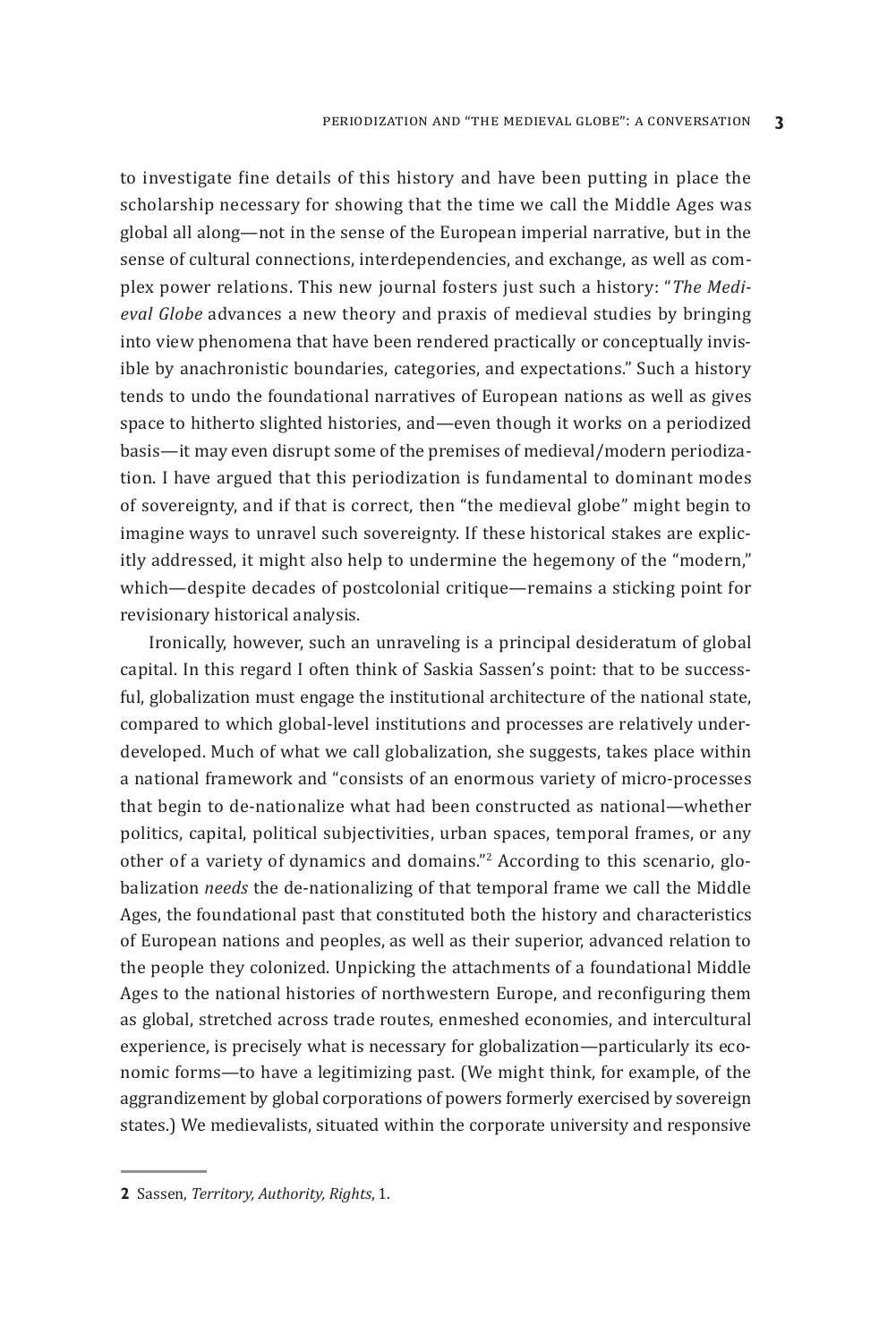#### **4** KATHLEEN DAVIS and MICHAEL PUETT

to its call for global studies, seem poised to deliver such a past, and we would do well, I think, to keep the inherent dangers of this larger context in mind.

I have many questions about the relevance of these issues from the vantage of Chinese historiography and politics. Does Chinese experience with the imperial and colonizing efforts of European states confirm or complicate the "colonial" history of periodization that I have described? What do contemporary Chinese historians consider the stakes of periodization, and is this an area of contention, particularly with regard to globality?

**Michael Puett**  If the term "medieval" was created in the West as a foil against which the "modern" could be seen as arising, these terms have been all the more insidious when applied to Chinese history. When the ancient-medieval-modern narrative began being applied to China by Western scholars in the nineteenth and twentieth centuries, the concern was precisely to ask why China had failed to emerge into "the modern era" as the West had. China was seen as having had a continued "medieval" period, defined by a cyclical (as opposed to progressive) view of time and a seemingly endless series of dynasties, with each dynasty simply recreating the ideas and institutions of the preceding dynasty. Under such a narrative, the impact of the West broke this cyclical history and finally brought about a beginning of modernity.

More recent historians in China, Japan, and the West have, of course, rejected such a reading. Intriguingly, however, this has resulted not so much in a rejection of the ancient-medieval-modern narrative but rather in a reconfiguration of the application of the terms to Chinese history. The goal has often been to emphasize that China has its own indigenous beginning of modernity prior to the Western impact. This by definition has entailed applying the term "modern" to periods prior to the nineteenth century, but it has often entailed as well a reconfiguration of the term "medieval." A brief overview of the more recent ways in which the terms "ancient," "medieval," and "modern" have been applied to Chinese history may be helpful.

First, the "ancient" period of Chinese history—usually referred to by scholars as the "early" period. For the study of early China, scholars have often emphasized the overall parallels with Western history. Thus, the Warring States (Zhanguo 戰國) period (475–221 BCE) has often been compared with classical Greece—a period of political disunity in which philosophical debates flourished. The Han 漢 dynasty (202 BCE–220 CE) has similarly often been compared with the Roman Empire—a period when eastern Eurasia came to be dominated by a single major empire just as western Eurasia was. Within these comparisons, scholars may emphasize differences (for example, the different ways the philosophical traditions developed, etc.), but the overall comparability of ancient Greece and Warring States China, as well as the Roman and Han empires, tends to be assumed.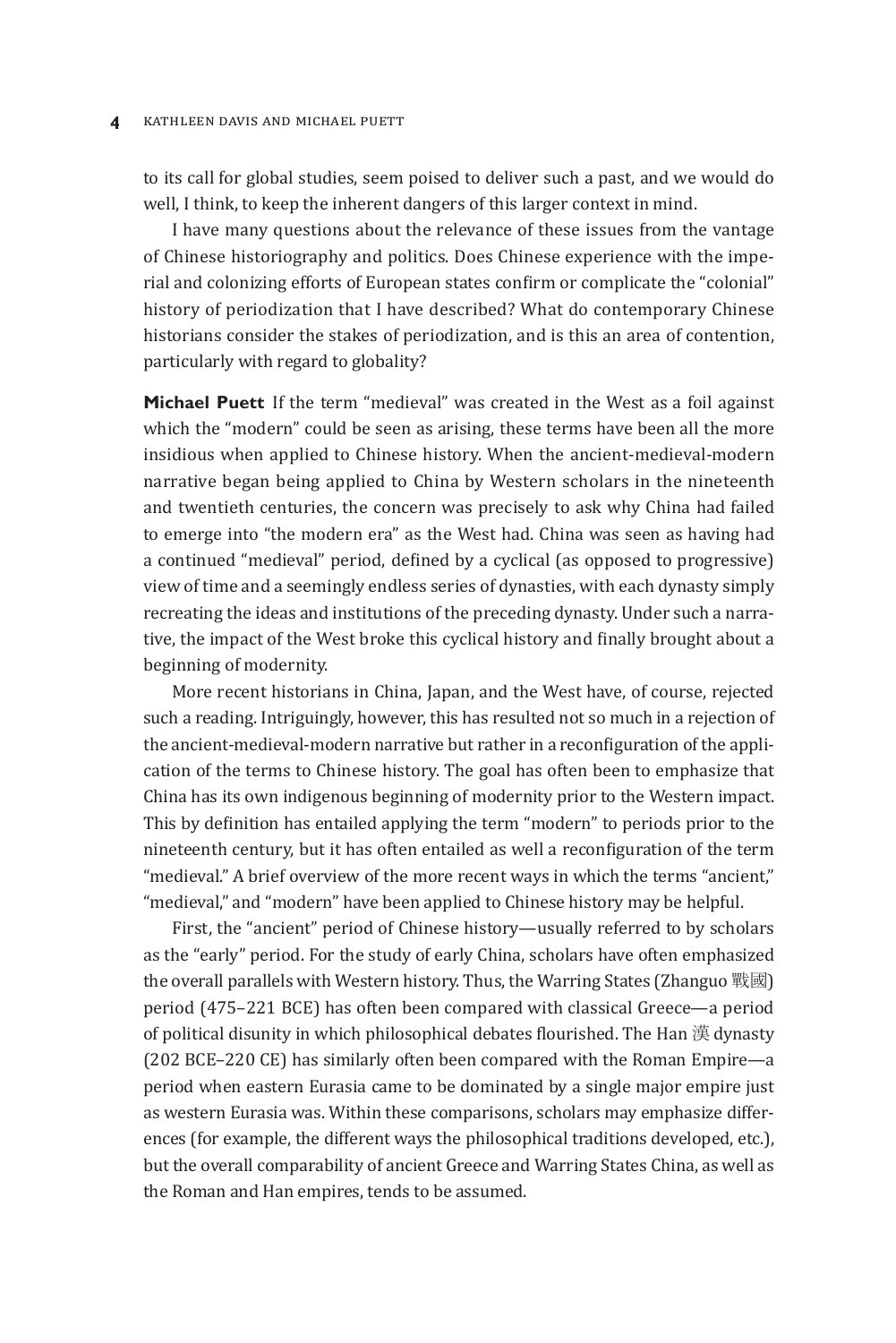The early medieval period is then usually seen as having begun with the fall of the Han dynasty, often portrayed as paralleling "the fall" of the Roman Empire. The ensuing period of division in China has thus often been seen as comparable to "the Dark Ages" in Europe. For the rest of this "medieval" period, however, a contrast between Europe and China is usually emphasized. The High Middle Ages is usually identified with the Tang  $\frac{1}{2}$  dynasty (618–907). The contrast that is commonly drawn here holds that the creation of the Tang dynasty represents the re-emergence of an empire very comparable to the Han, whereas, according to this narrative, Europe never saw the re-emergence of an empire like the Roman Empire. Thus, the common questions posed for this period from a comparative perspective are why China witnessed the reunification of the empire and why Europe did not, and what implications these developments had for the histories of the respective areas.

The next set of debates then focus on when the modern period began in China. Naitō Konan (1866–1934) argues that the shift from the medieval to the modern period began with the transition from the Tang to the Song  $\hat{\mathcal{F}}$  dynasty (960– 1279). More recently, a number of historians have tried to argue that "early modern China" began much later, during the period from 1500 to 1800. Either way, however, one of the implications is that "modernity," or at least the beginnings of modernity, emerged indigenously in China, prior to the nineteenth-century Western impact.

In contrast to such narratives, a number of recent scholars have tried to argue that China should be studied without any reference to the ancient-medieval-modern narrative derived from studies of western Europe. But this in turn has led to a tendency to reject comparisons with European history altogether. It also raises the question of what form of periodization to utilize instead. An obvious periodization would be the dynastic cycle model, but this was (contrary to the claims of nineteenth- and twentieth-century Western scholars) only one of many indigenous ways to conceptualize history in China. In some contexts it can be a useful form of periodization. In other contexts it is not.

We will return to some of the complexities of these issues below. But here I would simply like to argue that the term "modern" be dropped altogether as an analytical tool to understand any aspect of history. The term can of course be employed when people claim themselves to be "modern," but it should not ever be used as an analytical category.<sup>3</sup>

But if we refuse the term "modern," then what about "medieval?" I would in general oppose the term "medieval" precisely because it would seem to have such

**<sup>3</sup>** See Symes, "When We Talk about Modernity."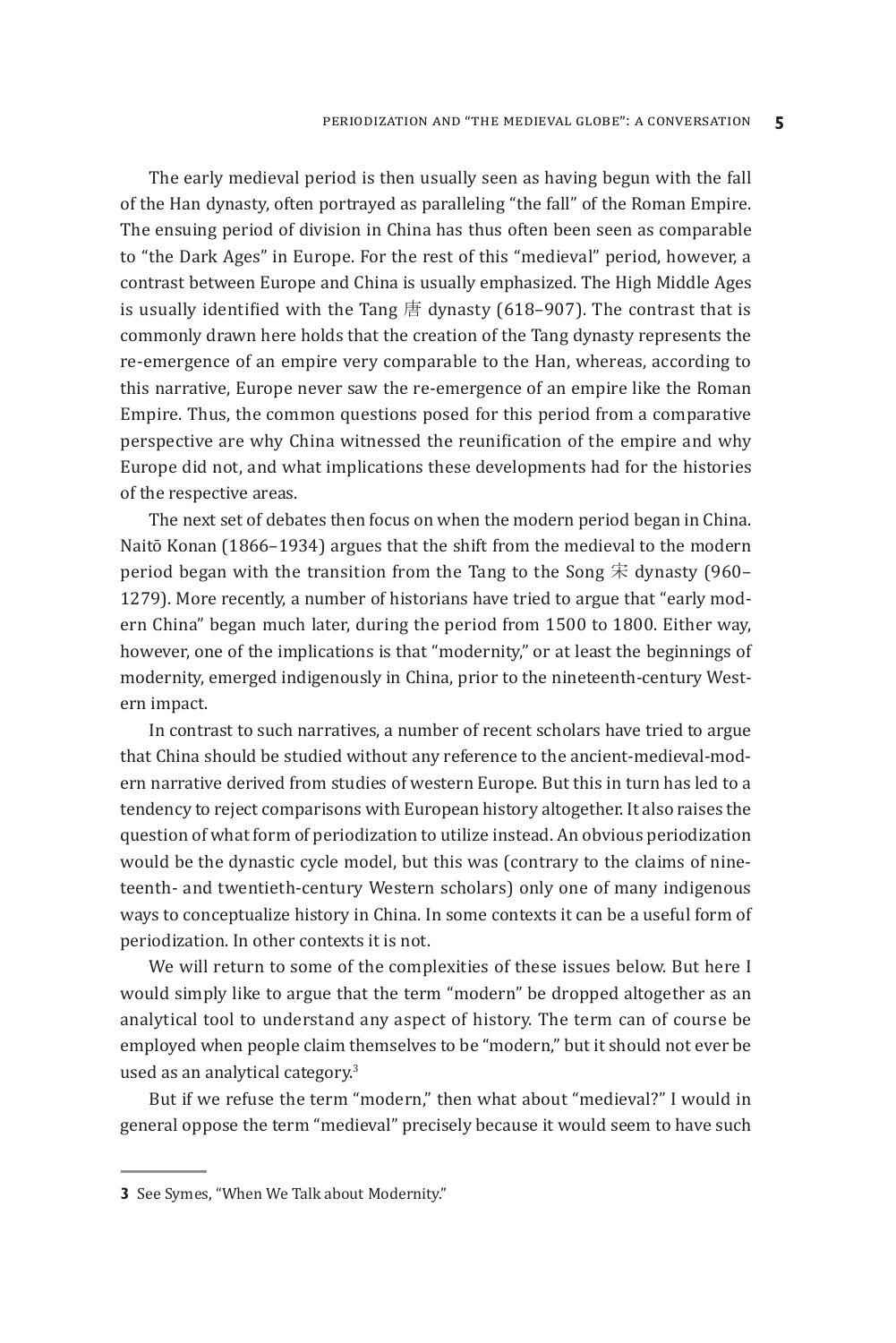#### **6** KATHLEEN DAVIS AND MICHAEL PUETT

little meaning outside of a contrast with "modernity." But the idea of this journal to redefine the term in a spatial and comparative way strikes me as potentially quite powerful.

The strength that a notion of a "medieval globe" might have is that it maintains a comparative focus, but the point of the comparison is not the teleological movement toward modernity but rather a synchronic comparison of cultures across the world over a defined chronological period. The comparative focus thus shifts away from asking when and why a given culture did or did not start making the shift toward modernity and instead asks what was going on at a given period throughout the globe. Instead of being rejected, the term "medieval" is, on the contrary, resuscitated and given a new comparative meaning by being placed in a spatially comparative lens. As long as we refuse the term "modern," and use "medieval" only in this global sense—as a resuscitated theoretical term that will allow us to look at larger global patterns during a particular period of history—it can be potentially very useful.

**Kathleen Davis**  I am in full agreement that the term "modern" should be dropped altogether as an analytical tool to understand any aspect of history. Of course, this would be a large order indeed. The slippage between acknowledging *claims* to be "modern" and assuming *ontological status* for this "modern" has thoroughly infiltrated historiography, literary analysis, and theories of history. And, because claims to be "modern" simultaneously define a past that is left behind, this slippage likewise tends to grant ontological status to this fabricated past, no matter how absurd or cartoonish it is. As an example, we can take the description by Reinhart Koselleck (an extremely influential theorist of temporality and modernity) of the Middle Ages as locked in stasis and lacking any meaningful sense of historical change: operating under the sign of eternity, it "remains trapped within a temporal structure that can be understood as static movement." "*Sub specie aeternitatis*," he claims, "nothing novel can emerge."4 It is precisely the cartoonish nature of this static "Middle Ages," in fact, that has made it transferable to areas well beyond Europe, such as China. Thus the "foil" that you mention continues to circulate in well-meaning and otherwise sophisticated analyses of issues as disparate as nationalism, colonialism, international relations, secularism, gender politics, and so forth.

Indeed, the invisibility of this slippage is often crucial to arguments about these issues, entrenched as they are within disciplines established and institutionalized in the nineteenth century, and broadly expanded in the twentieth. That is to

**<sup>4</sup>** Koselleck, *Futures Past*, 17 and 16 (respectively).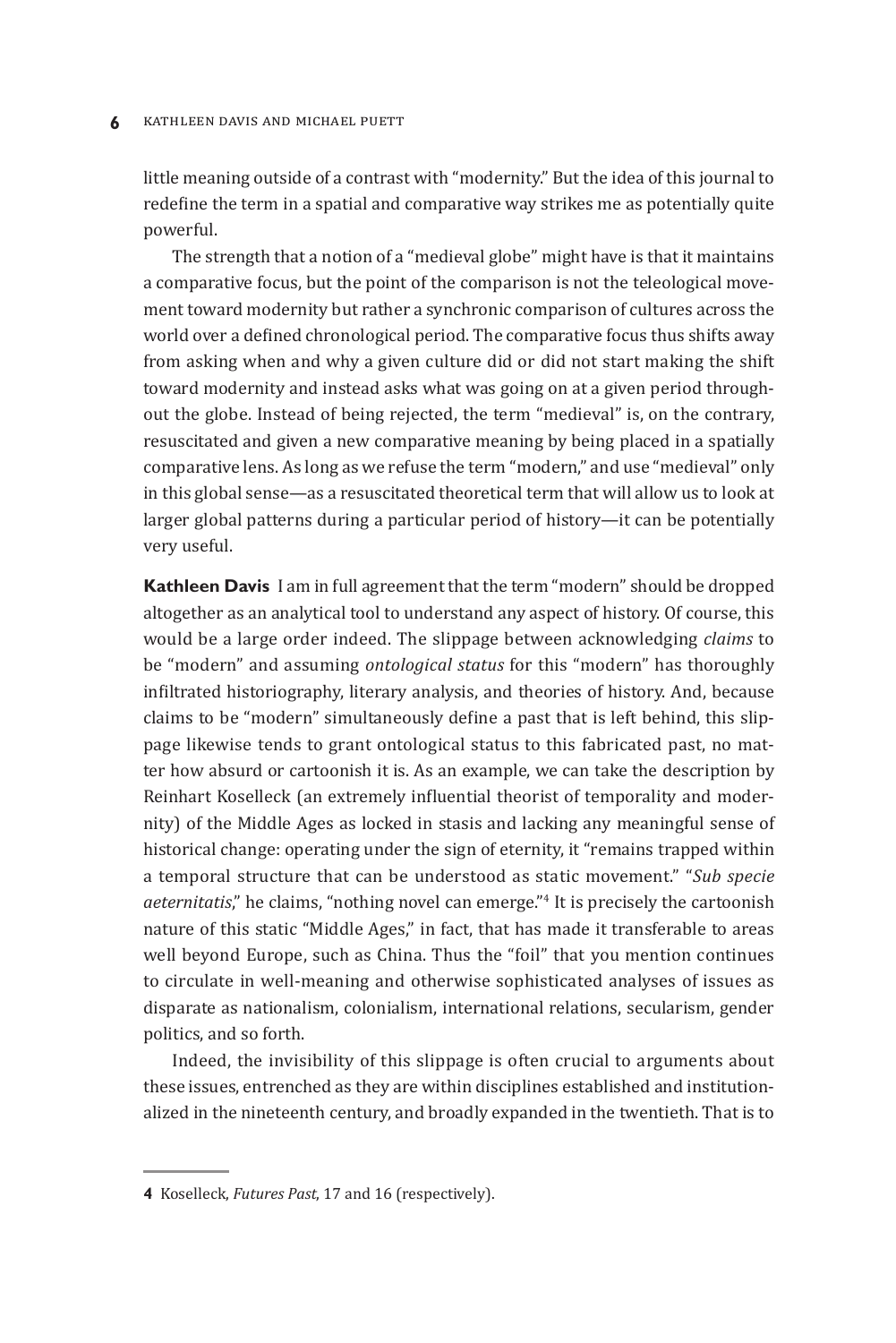say, the foundations of these disciplines were fully intertwined with the national and colonial projects that co-generated the Middle Ages and the colonial subject.

The insidious nature of applying the ancient-medieval-modern narrative to China thus results not merely from the suggestion that China failed to emerge into the modern era on its own, but also from the history of domination already inherent within the term "Middle Ages" and naturalized, so to speak, in the disciplines applied to China by Western scholars in the nineteenth and twentieth centuries. Self-critique within these disciplines has been vigorous and productive, but it rarely even hints at the fundamental absence at their core: that is, an *un*temporalized Middle Ages from which historical consciousness and all things modern can emerge. In fact, this temporal absence is often an enabling assumption of such critique. One example (by now notorious among medievalists) is Benedict Anderson's *Imagined Communities*, which builds its argument regarding the emergence of nationalism upon utterly absurd claims about the "Middle Ages." Anderson is an easy target, but the contrast between the absurdity of his claims and the continuing popularity of his book is instructive.

Today, the intensifying efforts to find an "early modern" period beyond Europe attest to the enduring power of medieval/modern periodization with respect to political and economic dominance. Naitō Konan clearly recognized the stakes involved when, in the early twentieth century, he found an early beginning of the modern for China in the transition from the Tang to the Song dynasty. Significantly, although the category "early modern" emerged in the mid-twentieth century and focused on "early modern Europe," its use escalated with the pace of decolonization. The endeavor to identify an early modern period is currently flourishing not only with respect to China but throughout the "non-West," particularly South Asia. To its credit, one goal of this endeavor is the kind of synchronic comparison of cultures across the world that you recognize as a potential strength of the notion of a "medieval globe." Yet, as you intimate and I would like to underscore, "early modern" most certainly does anticipate "the shift toward modernity." Arguments for an early modern period thus privilege the "modern" as the central category of historical analysis. Even if the point is to claim recognition for the contributions (and perhaps the precedence) of *other* cultures to recent global history, this endeavor ultimately reinscribes the teleology as well as the assumptions, priorities, and blind spots of what passes as "modernity."

Nonetheless, this "early modern" has been notoriously difficult to define. There is good reason for this difficulty, and in order to address it I would like to return to my point above that the period-concept of the Middle Ages was *not* the brainchild of Renaissance humanists. To the contrary, the narrative that the Renaissance created the Middle Ages is an eighteenth- and nineteenth-century story that displaces the work of its own colonial imaginary, settling it upon the trumped-up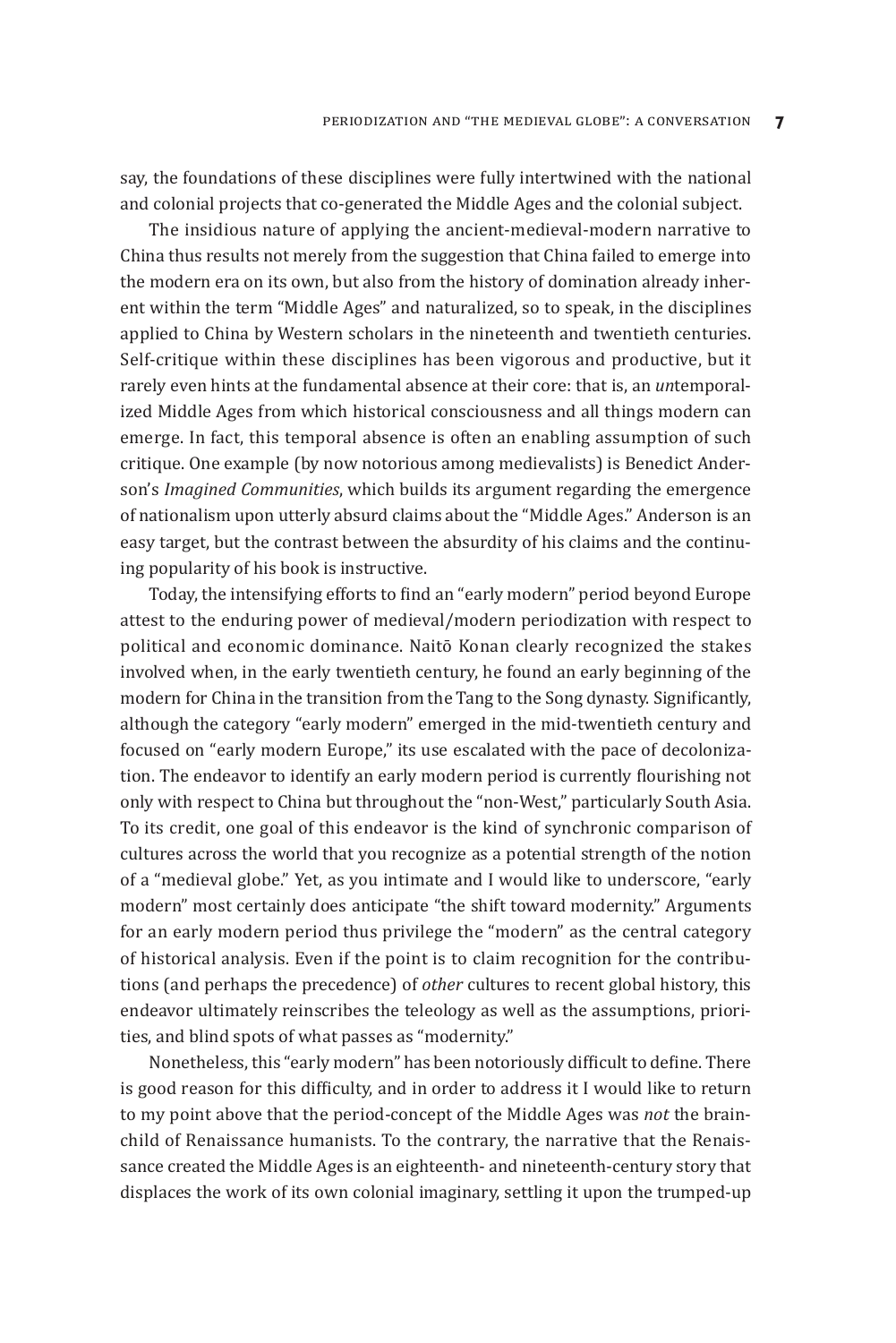#### **8** KATHLEEN DAVIS and MICHAEL PUETT

rupture of the Renaissance. The time *between* the work of this displacement and this purported rupture—that is, roughly the fifteenth to the mid-eighteenth century—is what now goes under the label "early modern." Ironically, then, endeavors to identify empirical evidence for an early modern period in order to write more global, non-Eurocentric histories rest upon a fundamentally constitutive element of the European narrative even as they efface the evidence of its contradictions.

**Michael Puett**  I fully agree that removing "modernity" from our conceptual models is an extraordinarily difficult thing to do. Almost all of our theories and disciplines take the notion of modernity for granted. Rejecting such a concept will involve a fundamental rethinking of most of our theoretical frameworks.

One of the ways to begin such a rethinking is to look at *emic* theories from around the world. Such *emic* theories will open up new ways of thinking about the self, about history, about forms of social and political organization. But sometimes it will work the other way as well. If this attempt to take *emic* theories seriously will often direct us to new ways of thinking, it can also lead us to see the cultural specificity of many of the theories we assume to be universally valid, by revealing the highly specific contexts in which those same theories have appeared at various times in history. Many of the claims that we typically associate with the modern period have, we will see, surfaced repeatedly in history.

I mention this as an introduction to a discussion of *emic* terminologies concerning historical change in China. We mentioned above the attempts by nineteenth- and twentieth-century Western historians to place Chinese history into an ancient-medieval-modern framework. But what types of *emic* periodization existed among elites in the areas that would ultimately become China?

It is often said that, in China, one finds an assumption of time as cyclical. As noted above, this is precisely the notion of time that is seen in so many nineteenthand twentieth-century theories as having been a widespread assumption in China, and from which "modernity" is seen as having broken. But a cyclical notion of time was only one of many understandings of temporality in China. It was certainly never an assumption. It was, rather, a view that became important at certain moments, at the state level. A brief history of the notion will be worthwhile.

The cyclical view of history was, at least in our extant records, first articulated in the early Zhou dynasty (roughly, the mid-eleventh century BCE). The Zhou claimed that their defeat of the earlier Shang dynasty was part of a larger dynastic cycle called the Mandate of Heaven (Tianming 天命). Heaven was portrayed as a moral deity that would reward good rulership and punish bad rulership. More specifically, Heaven would grant the mandate to rule to someone morally worthy. The mandate would then be handed down within the same lineage until the rulers ceased to be moral. At that point, Heaven would withdraw the mandate from the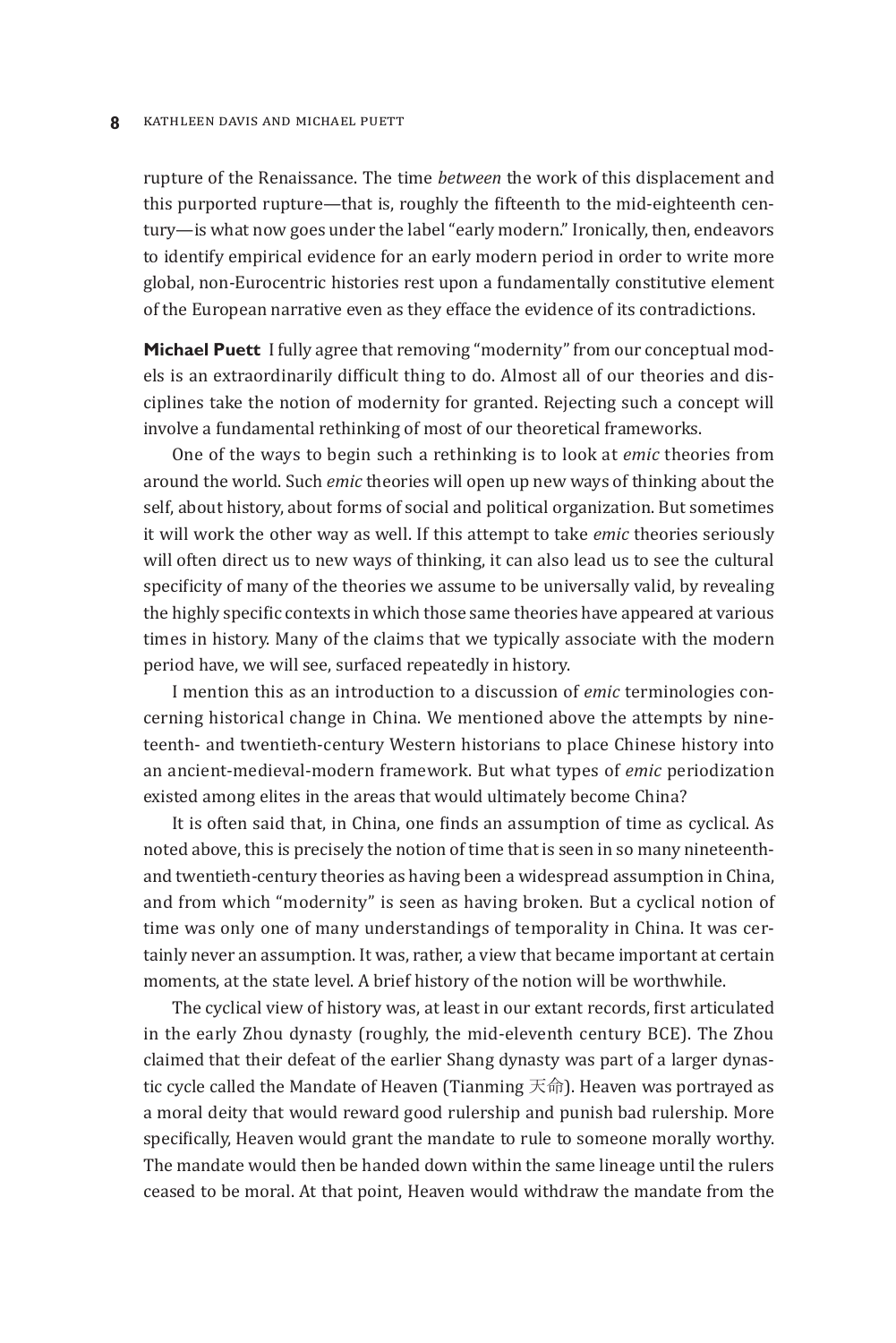lineage and hand it to a worthy person from another lineage, who would start a new dynasty. Under such a vision, history thus consisted of a succession of dynasties, with each dynasty beginning with a virtuous ruler and ending with a bad ruler.

In the case at hand, the last Shang ruler had been unvirtuous; Heaven thus withdrew the mandate from the Shang and bestowed it upon the Zhou. The articulations of this view appeared in the Zhou chapters of the *Book of Documents* (Shangshu 尚書), a work later thought to have been edited by Confucius. The Mandate of Heaven theory thus came to be associated with the early dynasties and with Confucius.

A very different conception of time appeared with the rise of the early empires. When the Qin created the first empire on the north China plain in 221 BCE, the First Emperor of the Qin famously did not claim to be simply creating a new dynasty—one that would presumably also eventually decline and be replaced in turn. The First Emperor, on the contrary, claimed to be bringing the dynastic cycle to an end and to instead be creating an enduring empire—one that would last for ten thousand generations. Although the Qin fell soon thereafter, the vision of creating an enduring empire most certainly did not. Similar visions continued in the ensuing Han dynasty, which also claimed to be creating an enduring empire that would break the dynastic cycle of the Bronze Age kingdoms.

A third—albeit related—view should be mentioned as well, for it too held great significance throughout later Chinese history. In the second century of the Common Era, a number of millenarian movements began to emerge. One of the most influential of these was the Celestial Masters (Tianshi 天師). The Celestial Masters held that the cosmos was created by a good deity, but that human errors had slowly brought the cosmos to the point of destruction. That deity had now taken the form of a human under the name of Laozi, in order to give further revelations. Those who followed the teachings of Laozi would survive the coming apocalypse and become the seed people for humanity in the new cosmos to come. Such an eschatological vision of time became a recurrent one in the millenarian movements that have sporadically appeared throughout Chinese history.

All three of these visions of time—the dynastic cycle model, the model of enduring empire, and the millenarian vision—became crucial throughout the middle period of Chinese history (roughly 400–1400). But it is the interrelationship between the three that is of particular interest to us. The latter two visions—the model of an enduring empire and the millenarian vision—almost perfectly parallel the temporal claims of our notion of modernity. In the first case, the explicit claim of the First Emperor was that he had broken from an earlier, cyclical past and ushered in a new era of radical innovation. Mao was, in this sense, quite correct when, in proclaiming that he was bringing to an end the world of traditional China and introducing modernity, he compared himself to the First Emperor. Simi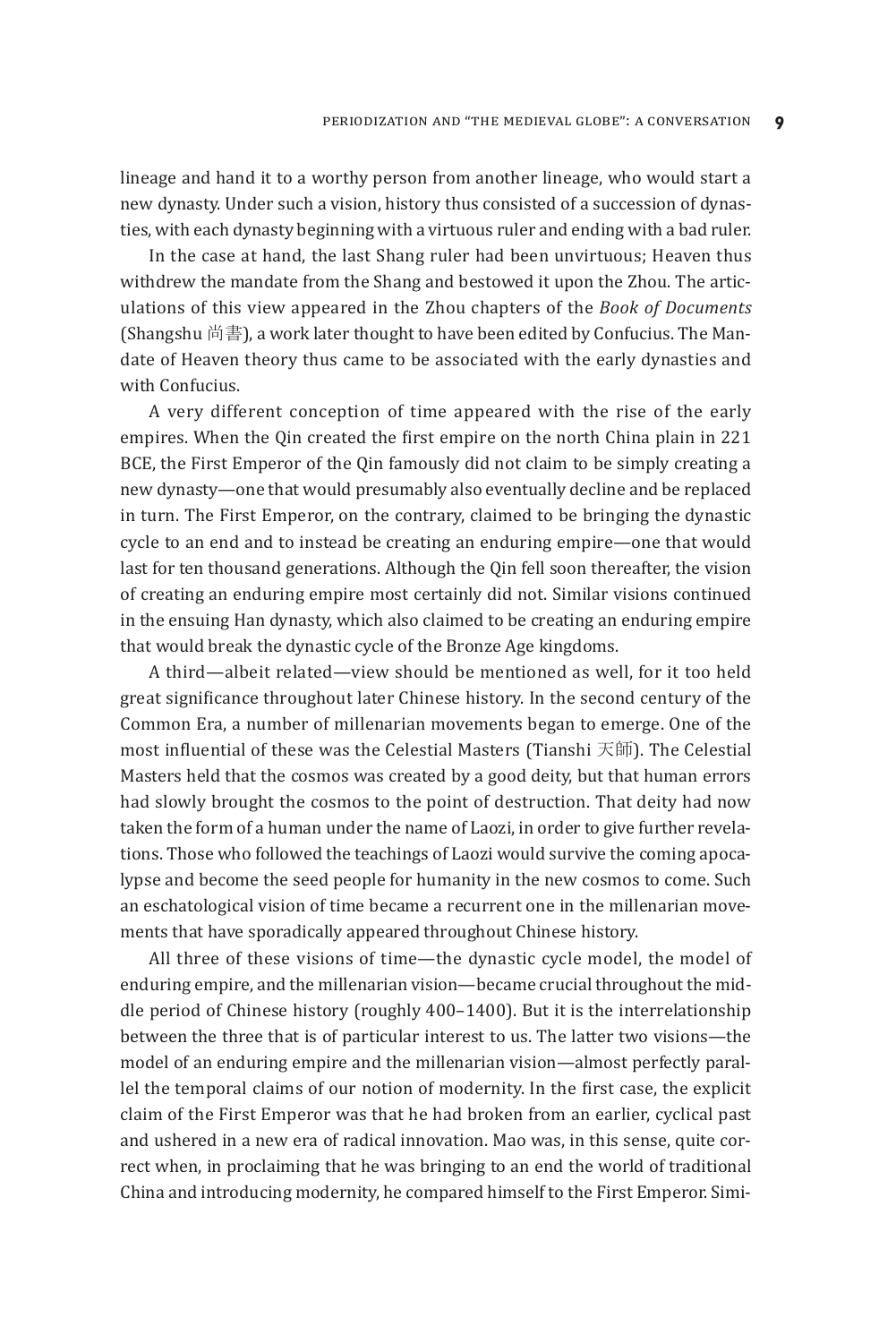larly, the millenarian visions rested upon an equally strong claim of breaking from an earlier order that held down humanity and instituting a new era of freedom and possibility.

In both of these cases, one finds a vision of time that closely parallels the temporal claims of modernity, and one that was defined against a cyclical vision that was claimed (incorrectly) to have been an overturned assumption. In short, our definition of a modernity breaking from an earlier world in which time was defined as cyclical, and in which humanity was held down by a restrictive worldview, is hardly new or uniquely Western. This helps to underline the point that using terms like "modernity" to define our analyses is inherently flawed. Ultimately, we may want to consider using terms like "imperial visions of time" and "salvationist" visions of time, thus placing our own so-called "modern" visions in comparison with related visions that have repeatedly played out throughout human history.

**Kathleen Davis**  It is fascinating to think of the temporal models you discuss with respect to Europe, particularly when we consider the role that all three of these models have played in the generation of medieval/modern periodization. Not only, as you mention, did European historiography claim that modern Europe had left cyclical history behind, labeling it "Oriental," but so-called "modern" histories also claim to be secular, and thus to leave eschatology behind. However, the narrative that Europe put these temporalities in its past is simply a claim of periodization itself; and like all such claims, its sorting process foregrounds certain elements and obscures others. As often noted, for example, eschatology is at the heart of "progress" as well as the concept of the suppression of the medieval by the modern. Many aspects of political temporality follow the cyclical logic that you describe. Most to the point, perhaps, is the fear that American "empire"—like the Roman Empire before it—is now waning, particularly in the face of "China rising." Ironically, such narratives not only follow the cyclical model but also continue the venerable European tradition of *translatio imperii*—the narrative that a legitimate claim to empire was transferred from Greece, to Rome, to the power centers of western Europe.

What seems most significant to me, therefore, is the degree to which the bond between political sovereignty and the periodization of history applies to the various histories we've discussed. All of the temporalities that you've described are linked to political rule, just as the recent efforts to rewrite Chinese periodization focus on dynastic patterns. These examples bring into stark relief, I believe, the arguments I make above regarding medieval/modern periodization. Put bluntly, periodizations such as these are fundamentally and always about sovereignty. They only come to seem "real" when they are deeply embedded in historiography and related disciplines.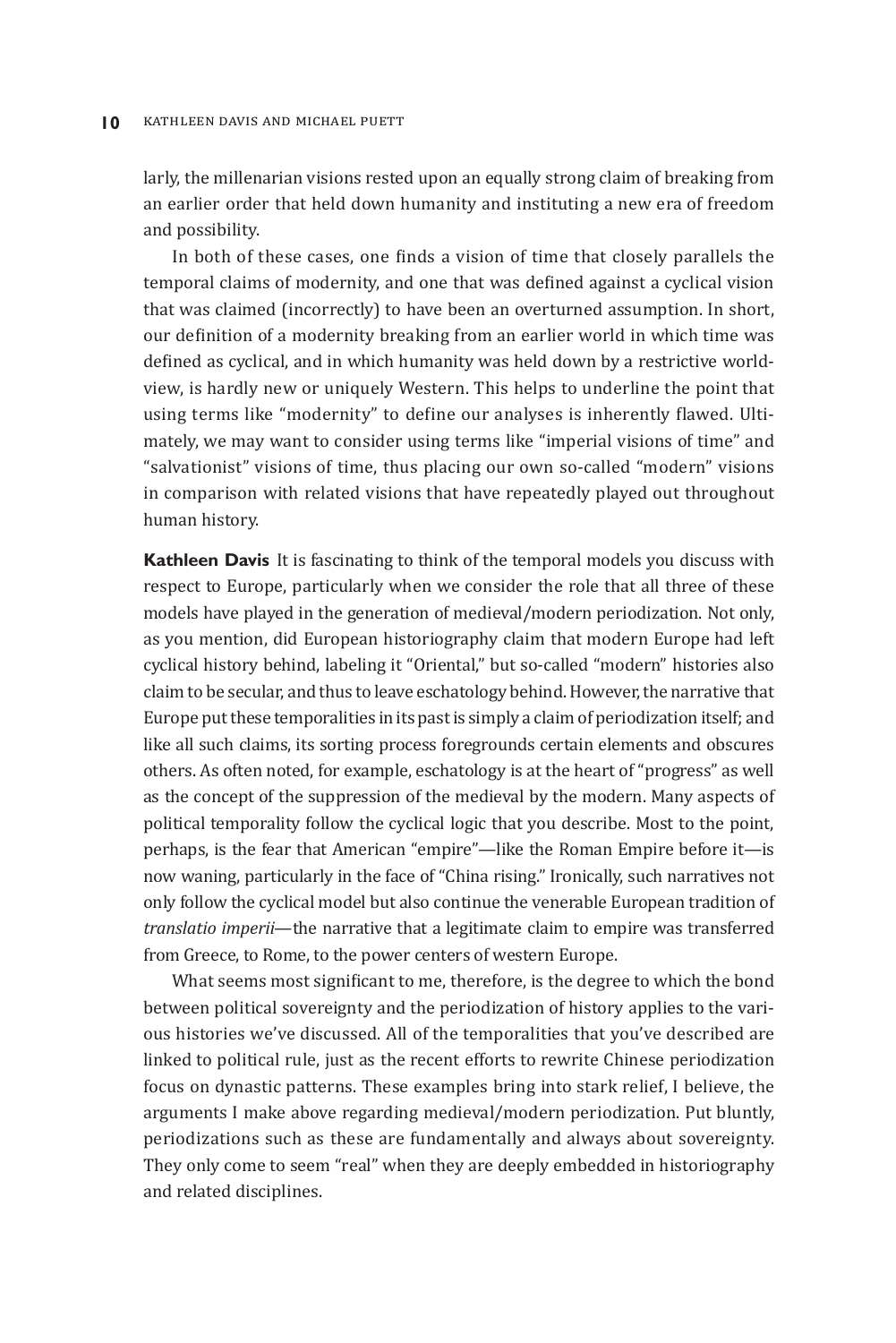Your suggestion that we may want to consider using nonlinear terms like "imperial visions of time" and "salvationist" visions of time thus seems immensely promising to me, not least because it offers the potential to recognize *coexisting* temporalities. Because periodization is both exclusionary and aligned with power, its exclusions have been just as repressive of minority histories and visions of temporality within Europe as they have been beyond Europe. Indeed, the identity of "Europe" (and now also "the West") has been constituted through the exclusion both of what lies "outside" its borders and what is *other* within these borders. Scholars have been working hard, of course, to open the archive and retrieve the histories of repressed minorities or understudied regions, but these efforts have been hampered by the fundamental role of medieval/modern periodization within their disciplines. If we were to place this periodization within a long view that exposes its parochialism and its banality, and at the same time stay focused on the possibility of coexisting temporalities, we might be able to think global history in a way that does not simply serve the interests of current, "globalizing" powers. *The Medieval Globe* can certainly contribute to such a task.

We are often told that periodization is useful, even necessary to the very writing of history. This is so only to the degree that history is related to institutionalized power and the conceptions of historical time that support it. The challenge, then, is to think the idea of "the medieval globe" in a way that, as you suggest, resuscitates "medieval" as a theoretical term divorced from teleology and the spectre of an inevitable modernity. Such a "medieval" might bring to visibility multiple, coexisting conceptions of temporality that altogether defy attempts to plot them on a linear trajectory.

**Michael Puett** I very much agree with your emphasis on the importance of sovereignty for this forging of a medieval-modern temporality—whether that temporality is to be located in the past few centuries of European history or in earlier centuries in China. Once the medieval-modern teleology has been exposed as being simply a more recent instantiation of a very old pattern, the challenge is indeed to find ways to undertake historical analyses without falling into such a standard (and now near-dominant) way of thinking. One of the key goals for a "medieval globe" will therefore be, as you argue, to allow for a comparative focus on the forms of temporality that were at play during this period of history without resorting to the dangerous teleologies we have noted.

And let me also underscore your earlier point about the potential dangers of how we explore global networks of trade—a key component of the "early modern" paradigm. Even if finally removed from a claim of "early modernity"—finally removed, in other words, from a claim that these global networks of trade were breaking down earlier, more insular societies and moving us toward a modern,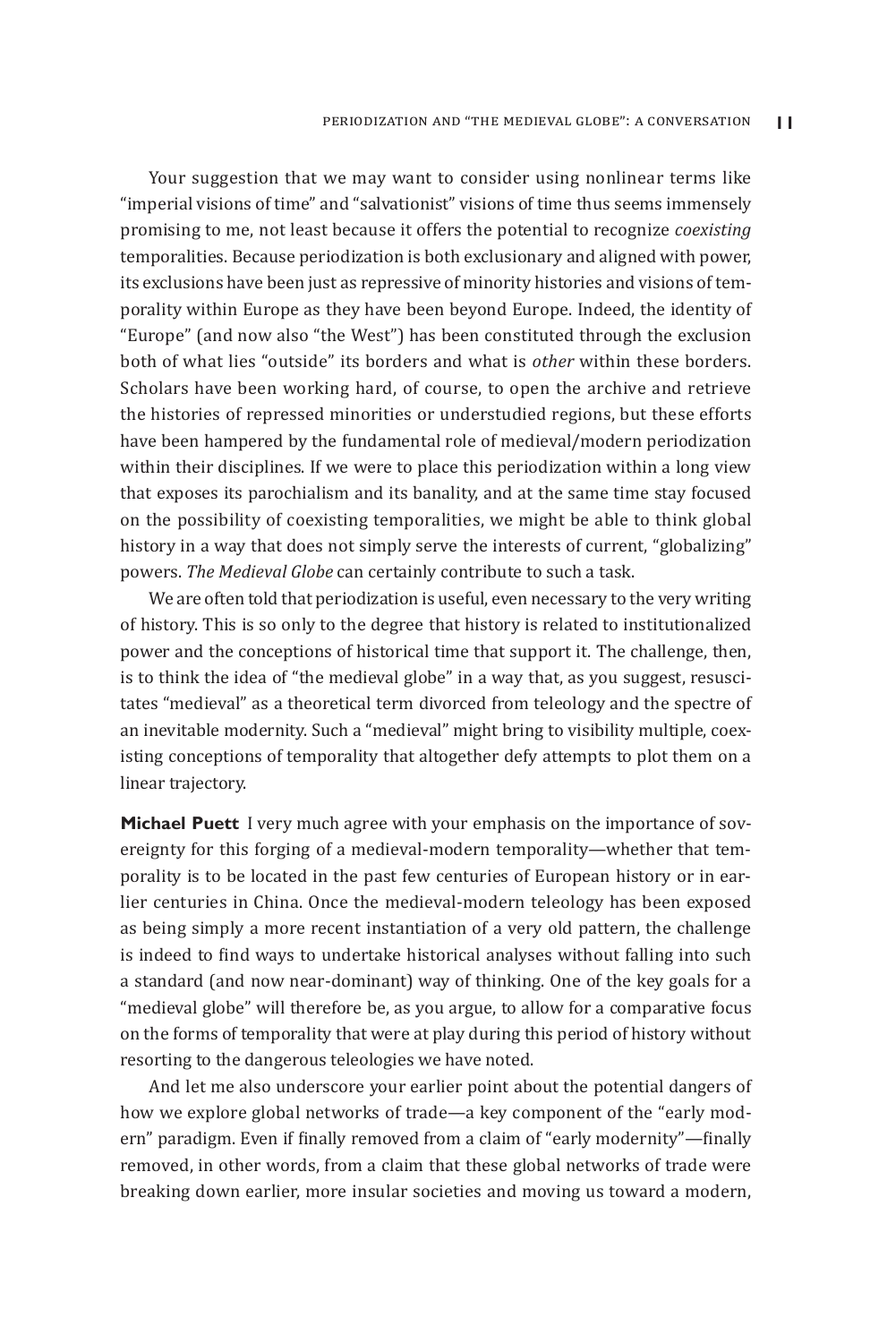#### **12** KATHLEEN DAVIS AND MICHAEL PUETT

globalized world—we need to be careful that we are not implicitly celebrating these networks for precisely this very reason. In other words, we risk falling into the danger of the "early modernity" paradigm even if we have dropped the term. And we need, as you argued powerfully, to be self-conscious that the current celebration of networks of trade is not implicitly playing into and thus helping to legitimate the current celebrations of globalization in neo-liberal economics.

But, having mentioned these dangers, let me again return to the positive aspects. Rescuing the term "medieval," freeing it from its status as that which came before and had to be broken from in order for modernity to begin, and placing it within a global context allows for the possibility of undertaking truly comparative and perhaps even connective work for a period that has received relatively little such attention. For the study of China, it would be wonderful to have studies that would be fully comparative and yet not based upon questions of when China did or did not start becoming modern.

Watching the field of global medieval studies develop will be tremendously exciting. I have no doubt that this period—and thus world history in general—will look very different once it has been placed in a comparative context and has been rescued from its definition as that which preceded modernity.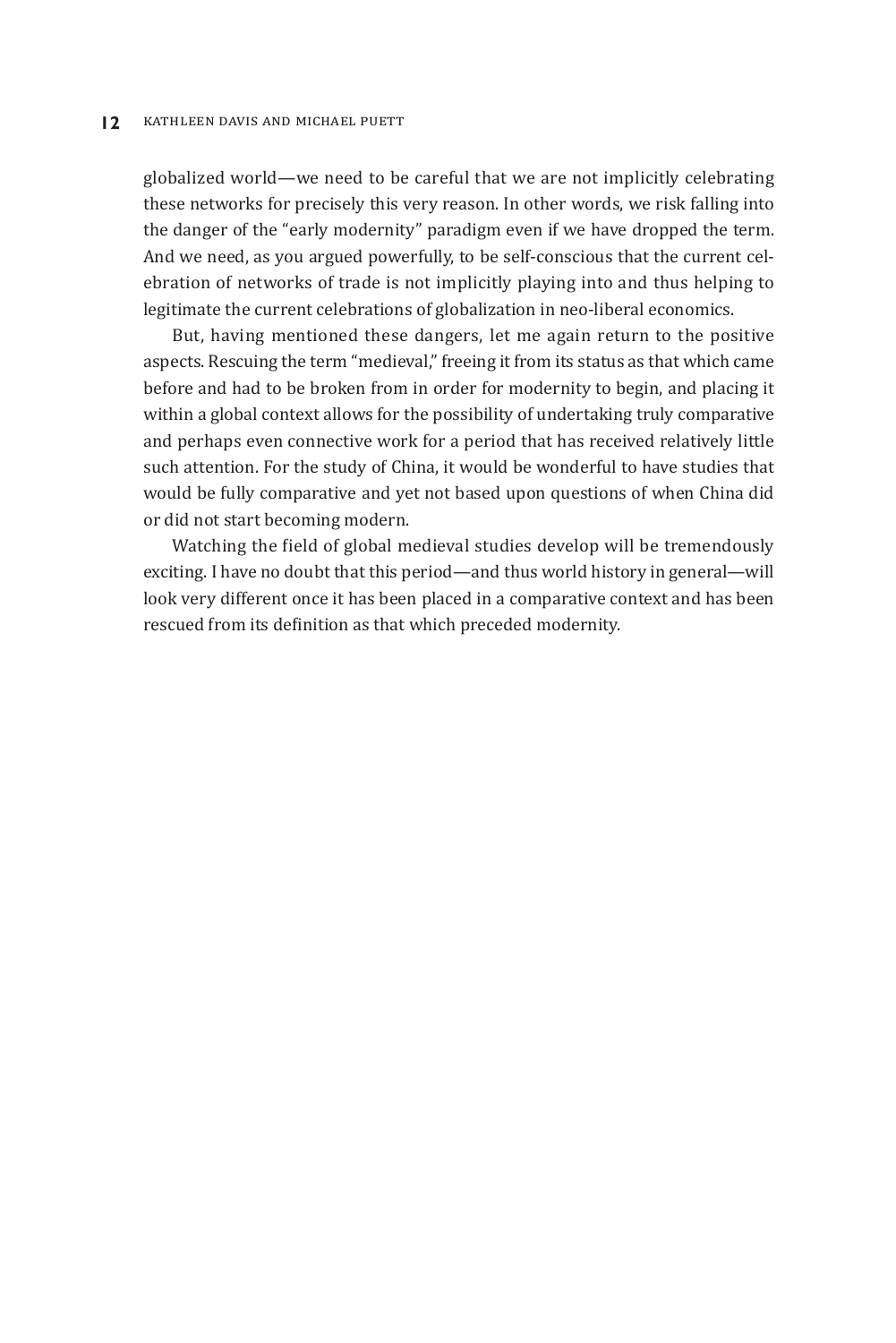### **Works Cited and Suggested Reading**

- Anderson, Benedict. *Imagined Communities: Reflections on the Origin and Spread of Nationalism*. Rev. 2nd ed. London: Verso, 1991.
- Barrett, T. H. "China and the Redundancy of the Medieval." *Medieval History Journal* 1 (1998): 73–89.
- Brook, Timothy. "Medievality and the Chinese Sense of History." *Medieval History Journal* 1 (1998): 145–64.
- Chakrabarty, Dipesh. *Provincializing Europe: Postcolonial Thought and Historical Difference*. Princeton: Princeton University Press, 2000.
- Davis, Kathleen. *Periodization and Sovereignty: How Ideas of Feudalism and Secularization Govern the Politics of Time*. Philadelphia: University of Pennsylvania Press, 2008.
- ——. "Theory in Time." *Publications of the Modern Language Association of America* 130 (2015): forthcoming.
- Fabian, Johannes. *Time and the Other: How Anthropology Makes Its Object*. New York: Columbia University Press, 2002.
- Fogel, Joshua A. *Politics and Sinology: The Case of Naitō Konan (1866–1934)*. Cambridge, MA: Harvard University Asia Center, 1984.
- Ganim, John. *Medievalism and Orientalism*. New York: Palgrave, 2005.

Glahn, Richard von. "Imagining Pre-Modern China." In *The Song-Yuan-Ming Transition in Chinese History*, edited by Paul Jakov Smith and Richard von Glahn, 35–70. Cambridge: Harvard University Asia Center, 2003.

- Holsinger, Bruce. *The Premodern Condition: Medievalism and the Making of Theory*. Chicago: University of Chicago Press, 2005.
- Koselleck, Reinhart. *Futures Past: On the Semantics of Historical Time. Translated by* by Keith Tribe. 2nd edn. New York: Columbia University Press, 2004.
- ——. *Vergangene Zukunft: Zur Semantik geschichtlicher Zeiten*. Frankfurt am Main: Suhrkamp, 1979.
- Lampert-Weissig, Lisa. *Medieval Literature and Postcolonial Studies*. Edinburgh: Edinburgh University Press, 2010.
- Sassen, Saskia. *Territory, Authority, Rights: From Medieval to Global Assemblages*. Princeton: Princeton University Press, 2006.
- Symes, Carol. "When We Talk About Modernity." *American Historical Review* 116 (2011): 715–26.